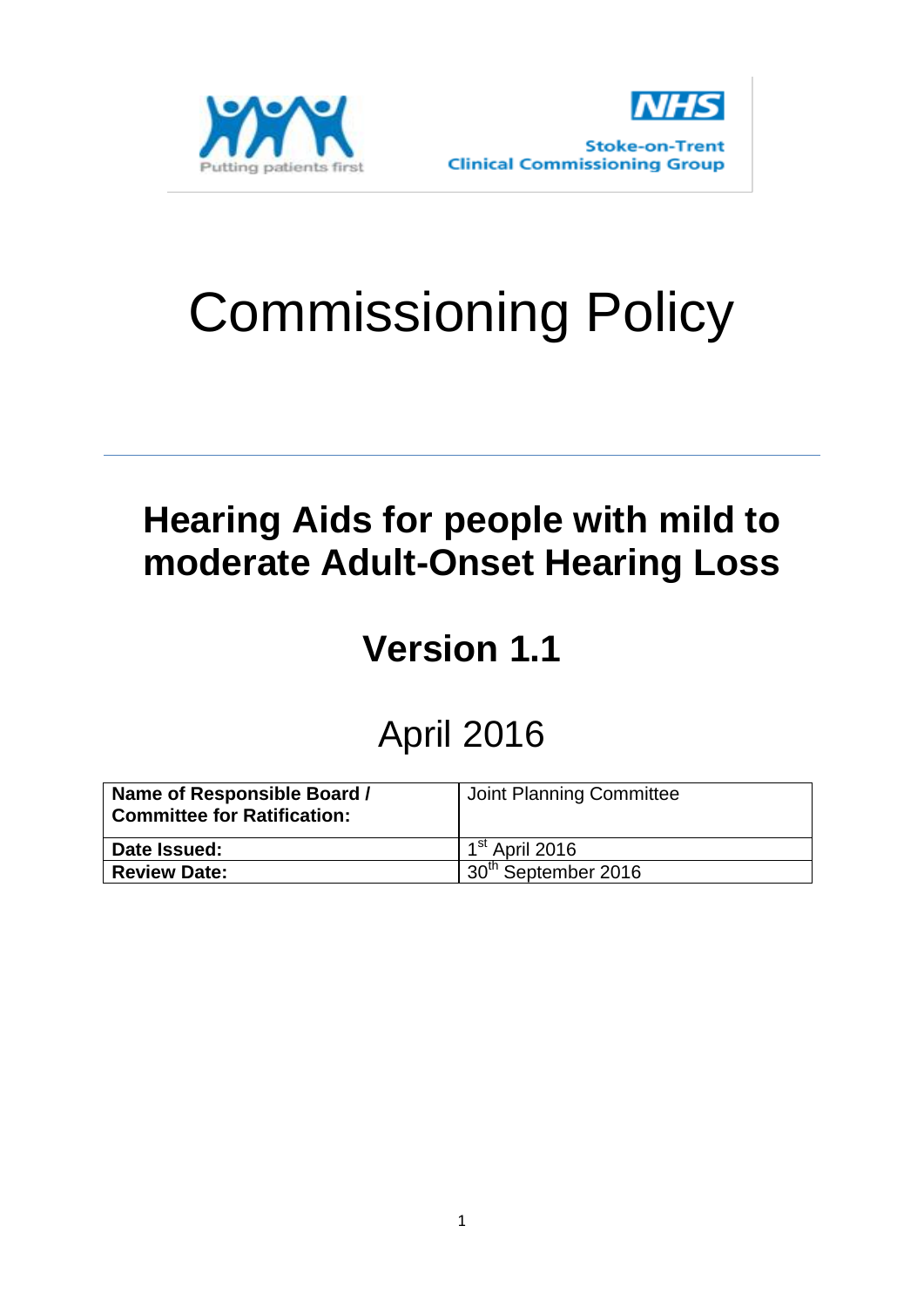#### **VERSION CONTROL**

| <b>Version Number</b> | Date       | <b>Outline of amendments</b> |
|-----------------------|------------|------------------------------|
|                       | 24/02/2016 | Policy developed             |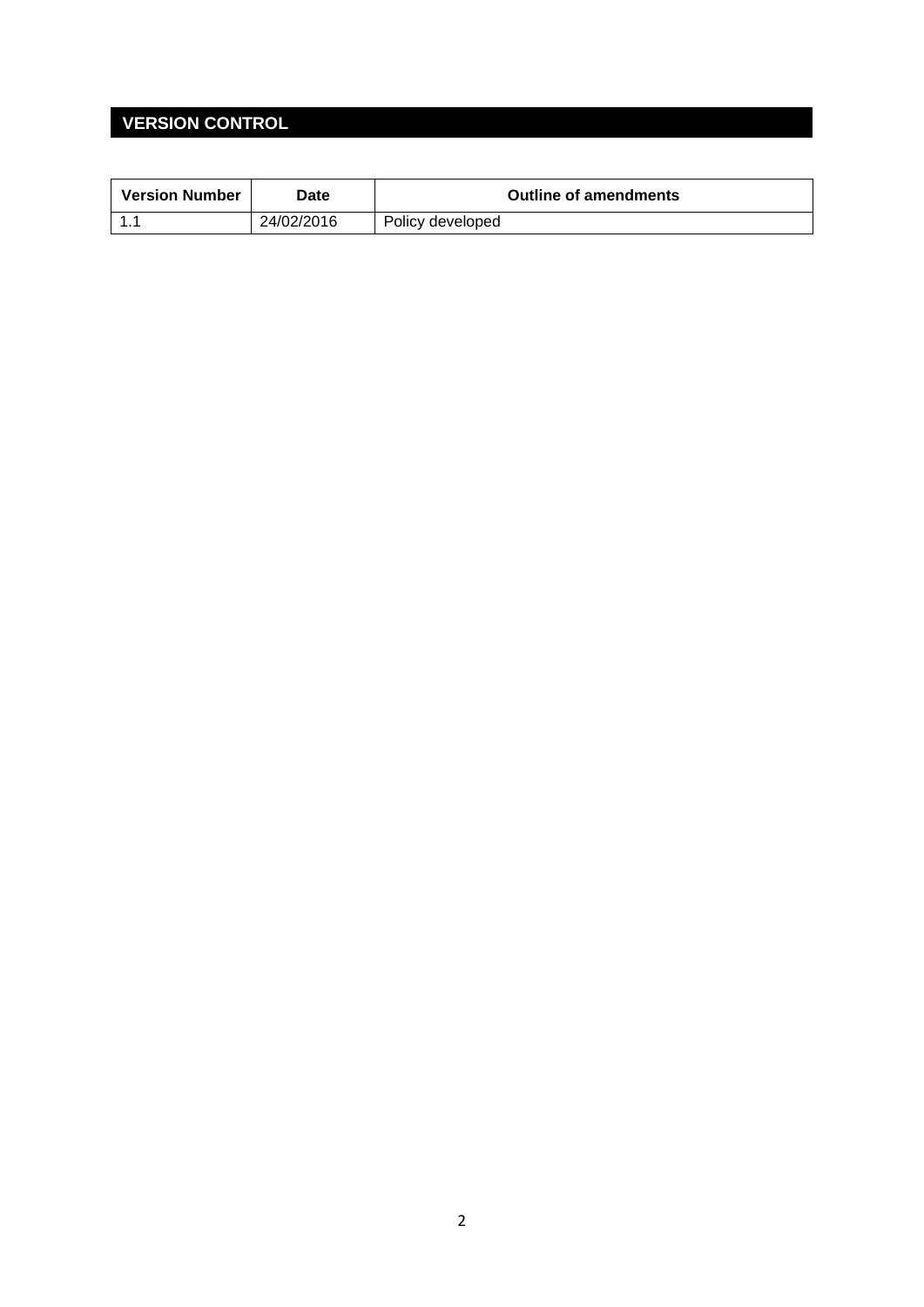| 1. | Treatment     | Supply and fit digital signal processing hearing aid                                                                                                                                                                                                                                                                                                                                                                                                 |
|----|---------------|------------------------------------------------------------------------------------------------------------------------------------------------------------------------------------------------------------------------------------------------------------------------------------------------------------------------------------------------------------------------------------------------------------------------------------------------------|
| 2. | For the       | Mild to moderate adult-onset hearing loss                                                                                                                                                                                                                                                                                                                                                                                                            |
|    | treatment of  |                                                                                                                                                                                                                                                                                                                                                                                                                                                      |
| 3. | Background    | 3.1 Definition<br>The definition of adult-onset hearing loss is taken from the WHO document<br>'Global Burden of Hearing Loss' where this is defined as 'Cases of adult onset<br>hearing loss due to ageing or noise exposure. Excludes hearing loss due to<br>congenital causes, infectious diseases, other diseases or injury'.                                                                                                                    |
|    |               | 3.2 Classification of hearing loss<br>There are different classifications of hearing loss, and as the main systematic<br>evidence review was undertaken by the American Academy of Audiology, the<br>American classification is used within this policy;                                                                                                                                                                                             |
|    |               | Normal hearing (0-25 dB): At this level, hearing is within normal limits.                                                                                                                                                                                                                                                                                                                                                                            |
|    |               | Mild hearing loss (26-40 dB): Mild hearing loss may cause inattention, difficulty<br>suppressing background noise, and increased listening efforts. Patients with<br>this degree of loss may not hear soft speech. Children may be fatigued after<br>listening for long periods.                                                                                                                                                                     |
|    |               | Moderate hearing loss (41-55 dB): Moderate hearing loss may affect language<br>development, syntax and articulation, interaction with peers, and self-esteem.<br>Patients with this degree of loss have trouble hearing some conversational<br>speech.                                                                                                                                                                                               |
|    |               | Moderate-severe hearing loss (56-70 dB): Moderate-severe hearing loss may<br>cause difficulty with speech and decreased speech intelligibility. Patients with<br>this degree of loss do not hear most conversational-level speech.                                                                                                                                                                                                                   |
|    |               | Severe hearing loss (71-90 dB): Severe hearing loss may affect voice quality.                                                                                                                                                                                                                                                                                                                                                                        |
|    |               | Profound hearing loss (>90 dB): With profound hearing loss (deafness), speech<br>and language deteriorate.                                                                                                                                                                                                                                                                                                                                           |
|    |               | These are based on the average of the pure-tone hearing threshold levels at<br>250, 500, 1000, 2000 and 4000 Hz. Averages do not imply any particular<br>configuration of hearing loss and do not exclude additional terms (e.g. profound<br>high-frequency hearing loss) being used. (British Society of Audiology:<br>Recommended Procedure. Pure-tone air-conduction and bone-conduction<br>threshold audiometry with and without masking. 2011.) |
| 4. | Scope         | 4.1 The purpose of this policy is to outline eligibility criteria for NHS funded<br>hearing aids for patients with adult-onset hearing loss with loss <56dB.                                                                                                                                                                                                                                                                                         |
|    |               | 4.2 This policy relates to non-complex audiology only.                                                                                                                                                                                                                                                                                                                                                                                               |
|    |               | 4.3 This policy does not include occupational hearing loss nor its related legal<br>processes                                                                                                                                                                                                                                                                                                                                                        |
| 5. | Commissioning | <b>5.1 Commissioned Services</b>                                                                                                                                                                                                                                                                                                                                                                                                                     |
|    | Position      |                                                                                                                                                                                                                                                                                                                                                                                                                                                      |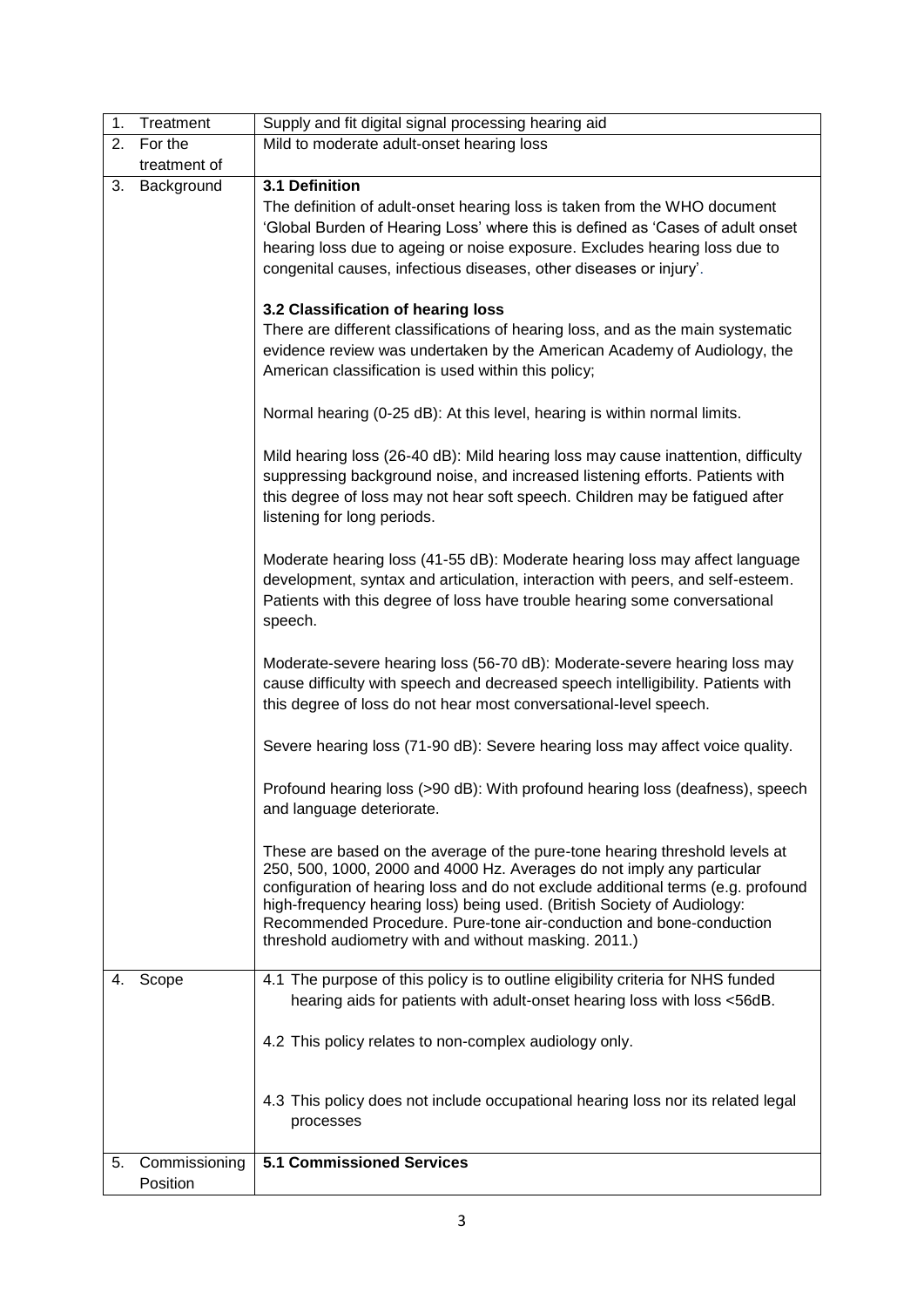| Providers of adult hearing services shall deliver the service in line with the<br>contracted service specification                                                                                                                                   |
|------------------------------------------------------------------------------------------------------------------------------------------------------------------------------------------------------------------------------------------------------|
| 5.2 Eligibility Criteria                                                                                                                                                                                                                             |
| Please see appendix 1 for the referral pathway through Primary Care<br>5.2.1<br>and Audiology (developed using the Department of Health, Transforming<br>Adult Hearing Services for Patients with Hearing Difficulty: A Good Practice<br>Guide 2007) |
| Stoke-on-Trent CCG shall routinely fund the provision of hearing aids in<br>5.2.2<br>patients diagnosed with a hearing loss (<25db) following an audiogram<br>conducted by an audiologist.                                                           |